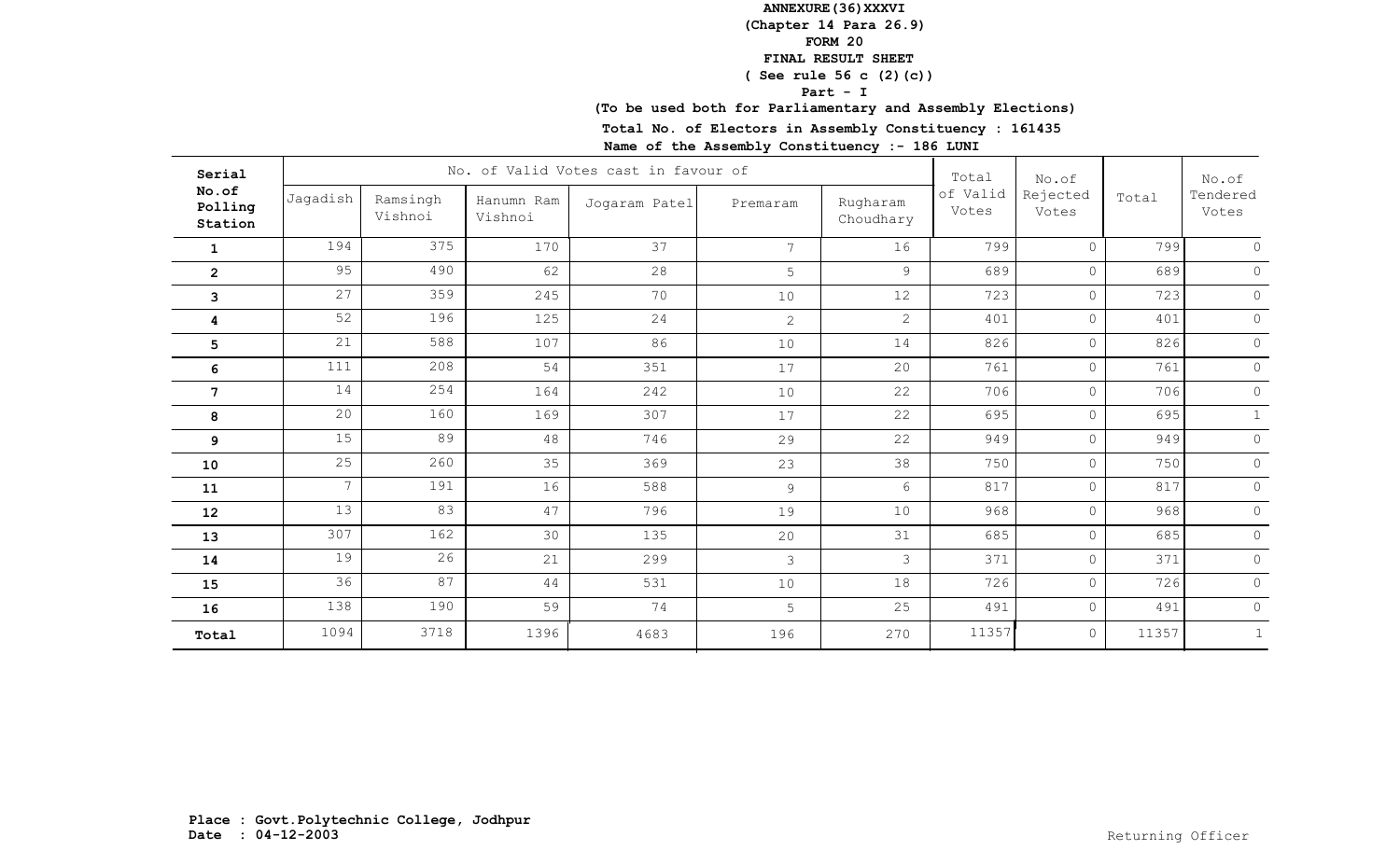## **(To be used both for Parliamentary and Assembly Elections)**

**Total No. of Electors in Assembly Constituency : 161435**

| Serial                      |          |                     |                       | No. of Valid Votes cast in favour of |                 |                       | Total             | No.of             |       | No.of             |
|-----------------------------|----------|---------------------|-----------------------|--------------------------------------|-----------------|-----------------------|-------------------|-------------------|-------|-------------------|
| No.of<br>Polling<br>Station | Jagadish | Ramsingh<br>Vishnoi | Hanumn Ram<br>Vishnoi | Jogaram Patel                        | Premaram        | Rugharam<br>Choudhary | of Valid<br>Votes | Rejected<br>Votes | Total | Tendered<br>Votes |
| 17                          | 70       | 45                  | 26                    | 658                                  | 12              | 11                    | 822               | $\circ$           | 822   | $\cap$            |
| 18                          | 77       | 115                 | 14                    | 66                                   | 6               | 13                    | 291               | $\circ$           | 291   | $\Omega$          |
| 19                          | 18       | 164                 | 16                    | 488                                  | 11              | $\overline{2}$        | 699               | $\circ$           | 699   | $\circ$           |
| 20                          | 125      | 113                 | 49                    | 310                                  | 5               | 10                    | 612               | $\circ$           | 612   | $\circ$           |
| 21                          | 236      | 318                 | 71                    | 315                                  | 7 <sup>7</sup>  | 22                    | 969               | $\circ$           | 969   | $\circ$           |
| 22                          | 121      | 169                 | 23                    | 661                                  | 13              | 14                    | 1001              | $\circ$           | 1001  | $\circ$           |
| 23                          | 38       | 387                 | 58                    | 370                                  | 15              | 12                    | 880               | $\circ$           | 880   | $\circ$           |
| 24                          | 40       | 184                 | 36                    | 613                                  | 10              | 15                    | 898               | $\circ$           | 898   | $\circ$           |
| 25                          | 222      | 302                 | 60                    | 238                                  | 13              | 22                    | 857               | $\circ$           | 857   | $\circ$           |
| 26                          | 103      | 386                 | 38                    | 264                                  | 10              | 15                    | 816               | $\circ$           | 816   | $\circ$           |
| 27                          | 21       | 247                 | 38                    | 432                                  | 11              | 10                    | 759               | $\circ$           | 759   | $\circ$           |
| 28                          | 12       | 14                  | 15                    | 638                                  | 15              | 11                    | 705               | $\circ$           | 705   | $\circ$           |
| 29                          | 37       | 138                 | 17                    | 442                                  | 19              | 28                    | 681               | $\circ$           | 681   | $\circ$           |
| 30                          | 158      | 242                 | 316                   | 125                                  | 11              | 16                    | 868               | $\circ$           | 868   | $\circ$           |
| 31                          | 64       | 76                  | 21                    | 510                                  | 11              | 5                     | 687               | $\circ$           | 687   | $\circ$           |
| 32                          | 108      | 407                 | 233                   | 95                                   | $7\overline{ }$ | 13                    | 863               | $\circ$           | 863   | $\circ$           |
| Total                       | 1450     | 3307                | 1031                  | 6225                                 | 176             | 219                   | 12408             | $\circ$           | 12408 | $\circ$           |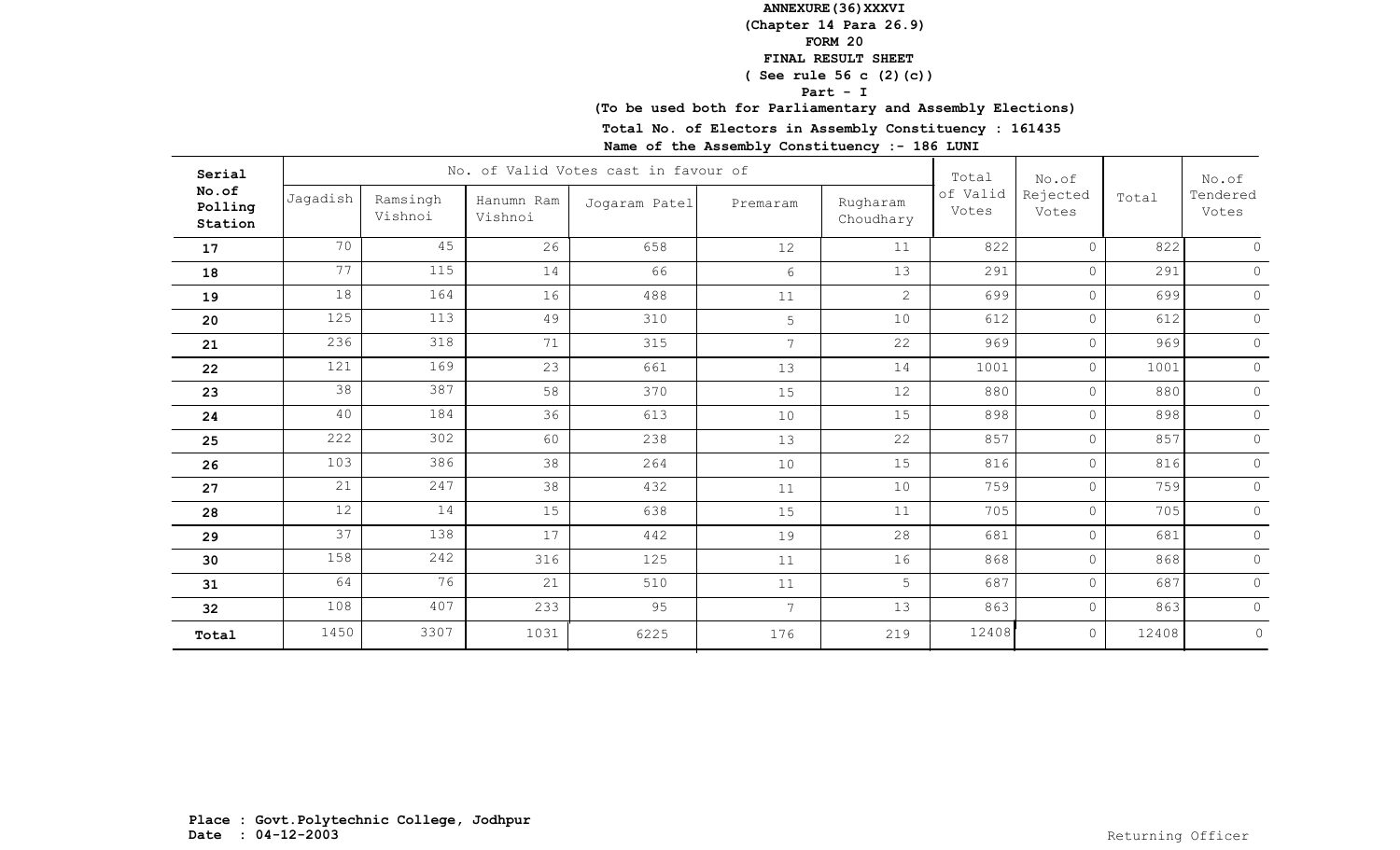## **(To be used both for Parliamentary and Assembly Elections)**

**Total No. of Electors in Assembly Constituency : 161435**

| Serial                      |                |                     |                       | No. of Valid Votes cast in favour of |                |                       | Total             | No.of             |       | No.of<br>Tendered<br>Votes |
|-----------------------------|----------------|---------------------|-----------------------|--------------------------------------|----------------|-----------------------|-------------------|-------------------|-------|----------------------------|
| No.of<br>Polling<br>Station | Jagadish       | Ramsingh<br>Vishnoi | Hanumn Ram<br>Vishnoi | Jogaram Patel                        | Premaram       | Rugharam<br>Choudhary | of Valid<br>Votes | Rejected<br>Votes | Total |                            |
| 33                          | $5 -$          | 64                  | 23                    | 830                                  | 8              | 9                     | 939               | $\Omega$          | 939   |                            |
| 34                          | 26             | 211                 | 41                    | 347                                  | 13             | 9                     | 647               | $\circ$           | 647   | $\Omega$                   |
| 35                          | 32             | 216                 | 10                    | 384                                  | 11             | 16                    | 669               | $\circ$           | 669   | $\circ$                    |
| 36                          | 54             | 125                 | 21                    | 289                                  | 15             | 9                     | 513               | $\circ$           | 513   | $\Omega$                   |
| 37                          | 63             | 241                 | 26                    | 339                                  | 12             | 21                    | 702               | $\circ$           | 702   | $\circ$                    |
| 38                          | 35             | 314                 | 74                    | 372                                  | 14             | $\overline{4}$        | 813               | $\circ$           | 813   | $\circ$                    |
| 39                          | 70             | 151                 | 36                    | 388                                  | 10             | 13                    | 668               | $\circ$           | 668   | $\Omega$                   |
| 40                          | 159            | 120                 | 110                   | 398                                  | 7 <sup>7</sup> | 19                    | 813               | $\circ$           | 813   | $\circ$                    |
| 41                          | 80             | 442                 | 113                   | 292                                  | 9              | 12                    | 948               | $\circ$           | 948   | $\circ$                    |
| 42                          | 98             | 155                 | 32                    | 691                                  | 24             | 23                    | 1023              | $\circ$           | 1023  | $\circ$                    |
| 43                          | 169            | 142                 | 88                    | 486                                  | 18             | 24                    | 927               | $\circ$           | 927   | $\circ$                    |
| 44                          | 174            | 83                  | 27                    | 624                                  | 20             | 17                    | 945               | $\circ$           | 945   | $\mathbf{1}$               |
| 45                          | $\overline{4}$ | 112                 | 75                    | 251                                  | 6              | $7\overline{ }$       | 455               | $\circ$           | 455   | $\circ$                    |
| 46                          | 17             | 112                 | 172                   | 43                                   | $\overline{4}$ | $7^{\circ}$           | 355               | $\circ$           | 355   | $\Omega$                   |
| 47                          | $\overline{4}$ | 256                 | 71                    | $\overline{9}$                       | $\circ$        | $\overline{2}$        | 342               | $\circ$           | 342   | $\circ$                    |
| 48                          | 75             | 280                 | 221                   | 50                                   | 13             | 23                    | 662               | $\circ$           | 662   | $\circ$                    |
| Total                       | 1065           | 3024                | 1140                  | 5793                                 | 184            | 215                   | 11421             | $\circ$           | 11421 | 1                          |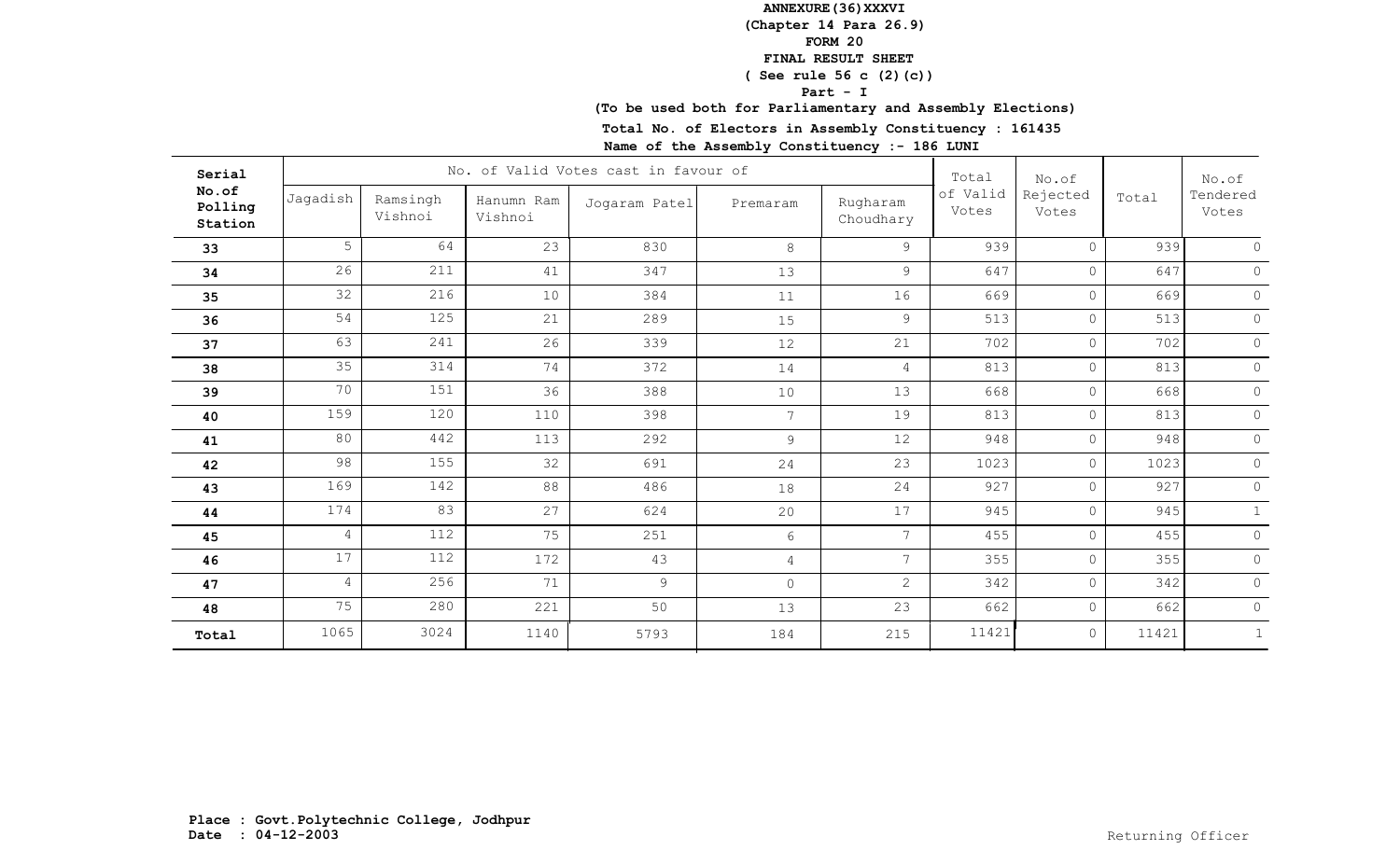## **(To be used both for Parliamentary and Assembly Elections)**

**Total No. of Electors in Assembly Constituency : 161435**

| Serial                      |          |                     |                       | No. of Valid Votes cast in favour of |                |                       | Total             | No.of             |       | No.of<br>Tendered<br>Votes |
|-----------------------------|----------|---------------------|-----------------------|--------------------------------------|----------------|-----------------------|-------------------|-------------------|-------|----------------------------|
| No.of<br>Polling<br>Station | Jagadish | Ramsingh<br>Vishnoi | Hanumn Ram<br>Vishnoi | Jogaram Patel                        | Premaram       | Rugharam<br>Choudhary | of Valid<br>Votes | Rejected<br>Votes | Total |                            |
| 49                          | 109      | 123                 | 157                   | 400                                  | 8              | 8                     | 805               | $\Omega$          | 805   | $\circ$                    |
| 50                          | 169      | 158                 | 34                    | 401                                  | 21             | 23                    | 806               | $\bigcap$         | 806   | $\circ$                    |
| 51                          | 110      | 18                  | 42                    | 269                                  | $\overline{9}$ | 11                    | 459               | $\Omega$          | 459   | $\circ$                    |
| 52                          | 52       | 289                 | 115                   | 27                                   | $\mathfrak{Z}$ | 49                    | 535               | $\Omega$          | 535   | $\circ$                    |
| 53                          | 95       | 106                 | 86                    | 118                                  | 13             | 87                    | 505               | $\Omega$          | 505   | $\mathsf{O}\xspace$        |
| 54                          | 64       | 180                 | 101                   | 301                                  | 6              | $\overline{7}$        | 659               | $\Omega$          | 659   | $\circ$                    |
| 55                          | 114      | 303                 | 263                   | 25                                   | 5              | 10                    | 720               | $\Omega$          | 720   | $\circledcirc$             |
| 56                          | 164      | 269                 | 62                    | 248                                  | 10             | 28                    | 781               | $\Omega$          | 781   | $\circ$                    |
| 57                          | 15       | 245                 | 128                   | 433                                  | 10             | $7\phantom{.0}$       | 838               | $\Omega$          | 838   | 1                          |
| 58                          | 94       | 92                  | 82                    | 415                                  | 6              | 15                    | 704               | $\Omega$          | 704   | $\circ$                    |
| 59                          | 90       | 159                 | 67                    | 710                                  | 20             | 25                    | 1071              | $\Omega$          | 1071  | $\mathsf{O}$               |
| 60                          | 31       | 248                 | 122                   | 530                                  | 14             | 15                    | 960               | $\Omega$          | 960   | $\circ$                    |
| 61                          | 173      | 264                 | 77                    | 520                                  | 18             | 21                    | 1073              | $\Omega$          | 1073  | $\circ$                    |
| 62                          | 150      | 434                 | 232                   | 113                                  | 9              | 18                    | 956               | $\Omega$          | 956   | $\circ$                    |
| 63                          | 115      | 573                 | 154                   | 109                                  | 8              | 13                    | 972               | $\Omega$          | 972   | $\circ$                    |
| 64                          | 8        | 370                 | 180                   | 30                                   | 12             | 13                    | 613               | $\Omega$          | 613   | $\circ$                    |
| Total                       | 1553     | 3831                | 1902                  | 4649                                 | 172            | 350                   | 12457             | $\Omega$          | 12457 | $\mathbf 1$                |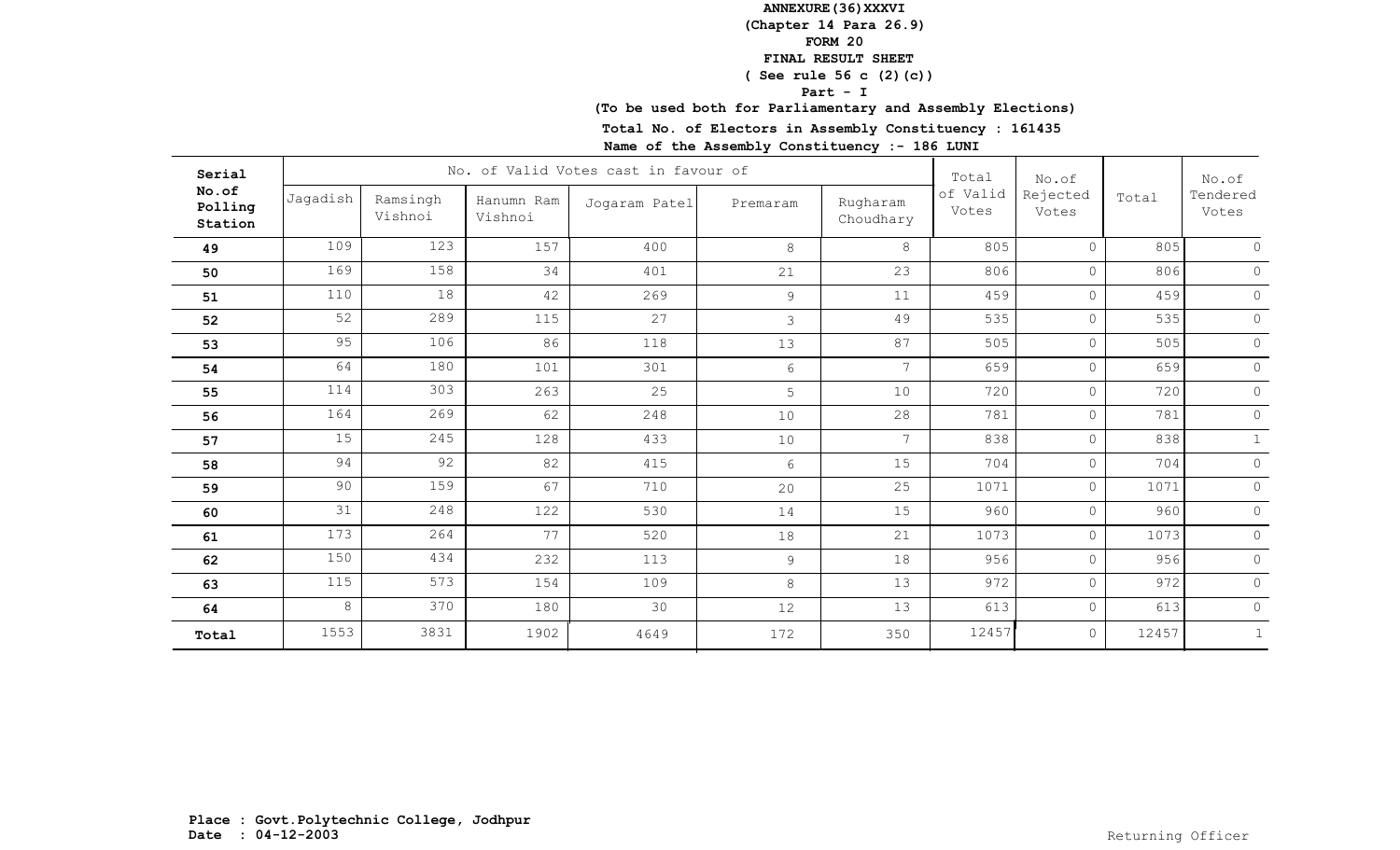## **(To be used both for Parliamentary and Assembly Elections)**

**Total No. of Electors in Assembly Constituency : 161435**

| Serial                      |               |                     |                       | No. of Valid Votes cast in favour of |                |                       | Total             | No.of             |       | No.of<br>Tendered<br>Votes |
|-----------------------------|---------------|---------------------|-----------------------|--------------------------------------|----------------|-----------------------|-------------------|-------------------|-------|----------------------------|
| No.of<br>Polling<br>Station | Jagadish      | Ramsingh<br>Vishnoi | Hanumn Ram<br>Vishnoi | Jogaram Patel                        | Premaram       | Rugharam<br>Choudhary | of Valid<br>Votes | Rejected<br>Votes | Total |                            |
| 65                          | 20            | 335                 | 51                    | 409                                  | 12             | 6                     | 833               | $\Omega$          | 833   |                            |
| 66                          | 11            | 241                 | 57                    | 475                                  | 15             | 13                    | 812               | $\circ$           | 812   | $\Omega$                   |
| 67                          | 195           | 269                 | 12                    | 309                                  | 6              | 10                    | 801               | $\circ$           | 801   | $\circ$                    |
| 68                          | 22            | 320                 | 32                    | 72                                   | 6              | 13                    | 465               | $\circ$           | 465   | $\circ$                    |
| 69                          | 26            | 169                 | 231                   | 325                                  | 19             | 15                    | 785               | $\circ$           | 785   | $\circ$                    |
| 70                          | 16            | 221                 | 151                   | 396                                  | 12             | 9                     | 805               | $\circ$           | 805   | $\circ$                    |
| 71                          | 135           | 137                 | 107                   | 412                                  | 23             | 20                    | 834               | $\circ$           | 834   | $\Omega$                   |
| 72                          | $\mathcal{S}$ | 308                 | 70                    | 236                                  | $\overline{2}$ | $\overline{4}$        | 623               | $\circ$           | 623   | $\circ$                    |
| 73                          | 39            | 71                  | 30                    | 364                                  | 6              | 5                     | 515               | $\circ$           | 515   | $\circ$                    |
| 74                          | 17            | 154                 | 35                    | 381                                  | 9              | 6                     | 602               | $\circ$           | 602   | $\circledcirc$             |
| 75                          | 81            | 191                 | 74                    | 260                                  | 9              | 22                    | 637               | $\circ$           | 637   | $\circ$                    |
| 76                          | 50            | 119                 | 28                    | 349                                  | 16             | 14                    | 576               | $\circ$           | 576   | $\circ$                    |
| 77                          | 14            | 307                 | 111                   | 178                                  | 3              | 6                     | 619               | $\circ$           | 619   | $\circ$                    |
| 78                          | 79            | 23                  | 23                    | 275                                  | 5              | $\mathbf{1}$          | 406               | $\circ$           | 406   | $\Omega$                   |
| 79                          | 101           | 393                 | 73                    | 438                                  | 16             | 37                    | 1058              | $\circ$           | 1058  | $\circ$                    |
| 80                          | 55            | 326                 | 120                   | 334                                  | 13             | 20                    | 868               | $\circ$           | 868   | $\circ$                    |
| Total                       | 864           | 3584                | 1205                  | 5213                                 | 172            | 201                   | 11239             | $\circ$           | 11239 | $\circ$                    |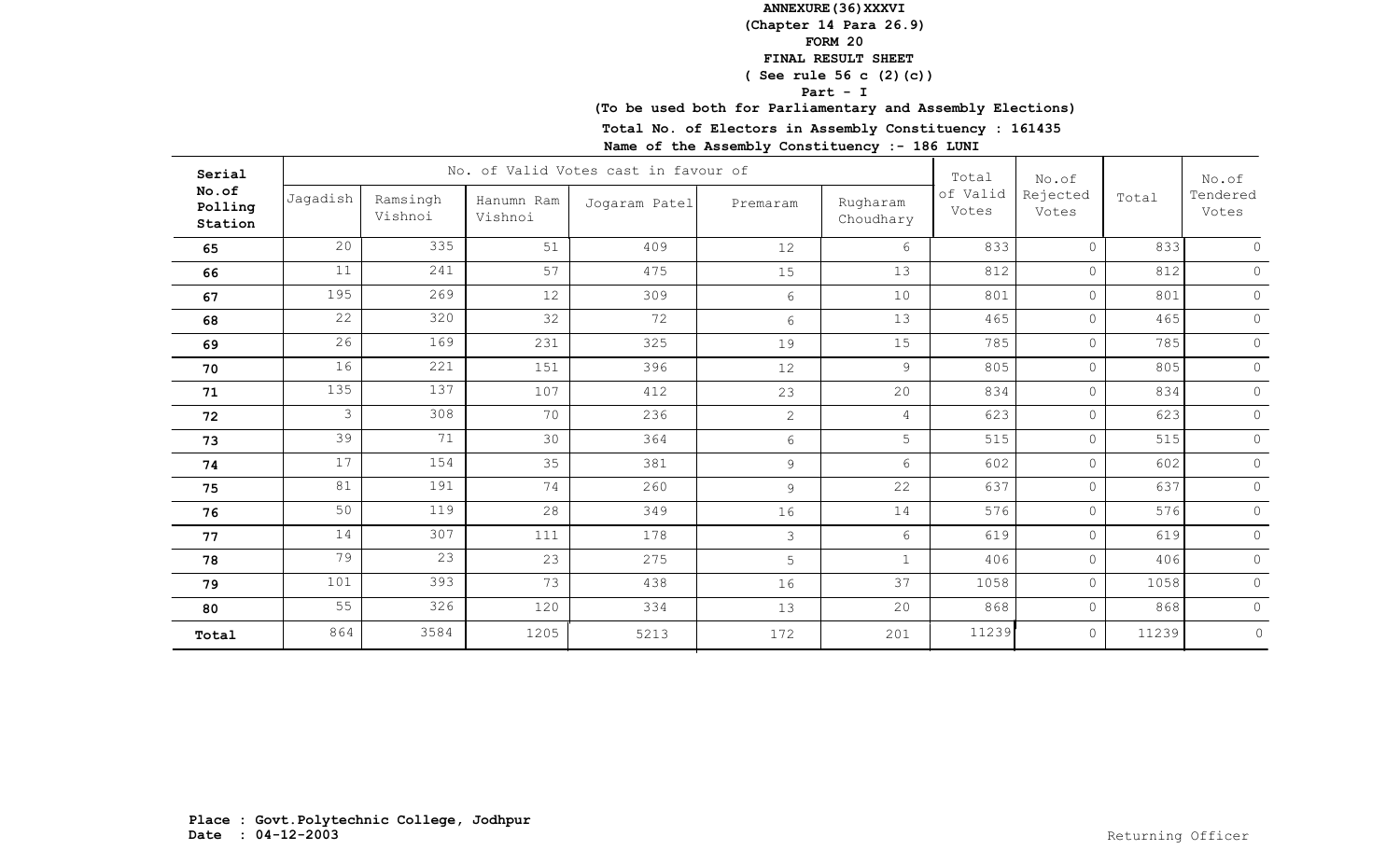## **(To be used both for Parliamentary and Assembly Elections)**

**Total No. of Electors in Assembly Constituency : 161435**

| Serial                      |          |                     |                       | No. of Valid Votes cast in favour of |                 |                       | Total             | No.of             |       | No.of<br>Tendered<br>Votes |
|-----------------------------|----------|---------------------|-----------------------|--------------------------------------|-----------------|-----------------------|-------------------|-------------------|-------|----------------------------|
| No.of<br>Polling<br>Station | Jagadish | Ramsingh<br>Vishnoi | Hanumn Ram<br>Vishnoi | Jogaram Patel                        | Premaram        | Rugharam<br>Choudhary | of Valid<br>Votes | Rejected<br>Votes | Total |                            |
| 81                          | 90       | 196                 | 79                    | 244                                  | 10              | 14                    | 633               | $\Omega$          | 633   |                            |
| 82                          | 167      | 309                 | 315                   | 19                                   | $\overline{4}$  | 6                     | 820               | $\circ$           | 820   | $\Omega$                   |
| 83                          | 24       | 36                  | 23                    | 866                                  | 19              | 15                    | 983               | $\circ$           | 983   | $\circ$                    |
| 84                          | 248      | 154                 | 100                   | 433                                  | 19              | 30                    | 984               | $\circ$           | 984   | $\circ$                    |
| 85                          | 12       | 68                  | 75                    | 179                                  | 8               | $7\overline{ }$       | 349               | $\circ$           | 349   | $\circ$                    |
| 86                          | 59       | 518                 | 466                   | 36                                   | $7\overline{ }$ | $\overline{4}$        | 1090              | $\circ$           | 1090  | $\circ$                    |
| 87                          | 66       | 542                 | 340                   | 22                                   | $\overline{2}$  | 13                    | 985               | $\circ$           | 985   | $\Omega$                   |
| 88                          | 20       | 488                 | 401                   | 14                                   | 5               | 9                     | 937               | $\circ$           | 937   | $\circ$                    |
| 89                          | 12       | 353                 | 401                   | 9                                    | $\mathbf{1}$    | $\mathbf{2}$          | 778               | $\circ$           | 778   | $\circ$                    |
| 90                          | 29       | 316                 | 178                   | 47                                   | 3               | 10                    | 583               | $\circ$           | 583   | $\circledcirc$             |
| 91                          | 70       | 239                 | 66                    | 248                                  | $\overline{9}$  | 16                    | 648               | $\circ$           | 648   | $\circ$                    |
| 92                          | 192      | 166                 | 93                    | 279                                  | 5               | 11                    | 746               | $\circ$           | 746   | $\circ$                    |
| 93                          | 31       | 17                  | 45                    | 618                                  | 14              | 9                     | 734               | $\circ$           | 734   | $\circ$                    |
| 94                          | 22       | 248                 | 113                   | 89                                   | 10              | 13                    | 495               | $\circ$           | 495   | $\Omega$                   |
| 95                          | 132      | 68                  | 75                    | 53                                   | $\overline{4}$  | 6                     | 338               | $\circ$           | 338   | $\circ$                    |
| 96                          | 280      | 101                 | 26                    | 83                                   | $\overline{4}$  | 12                    | 506               | $\circ$           | 506   | $\circ$                    |
| Total                       | 1454     | 3819                | 2796                  | 3239                                 | 124             | 177                   | 11609             | $\circ$           | 11609 | $\circ$                    |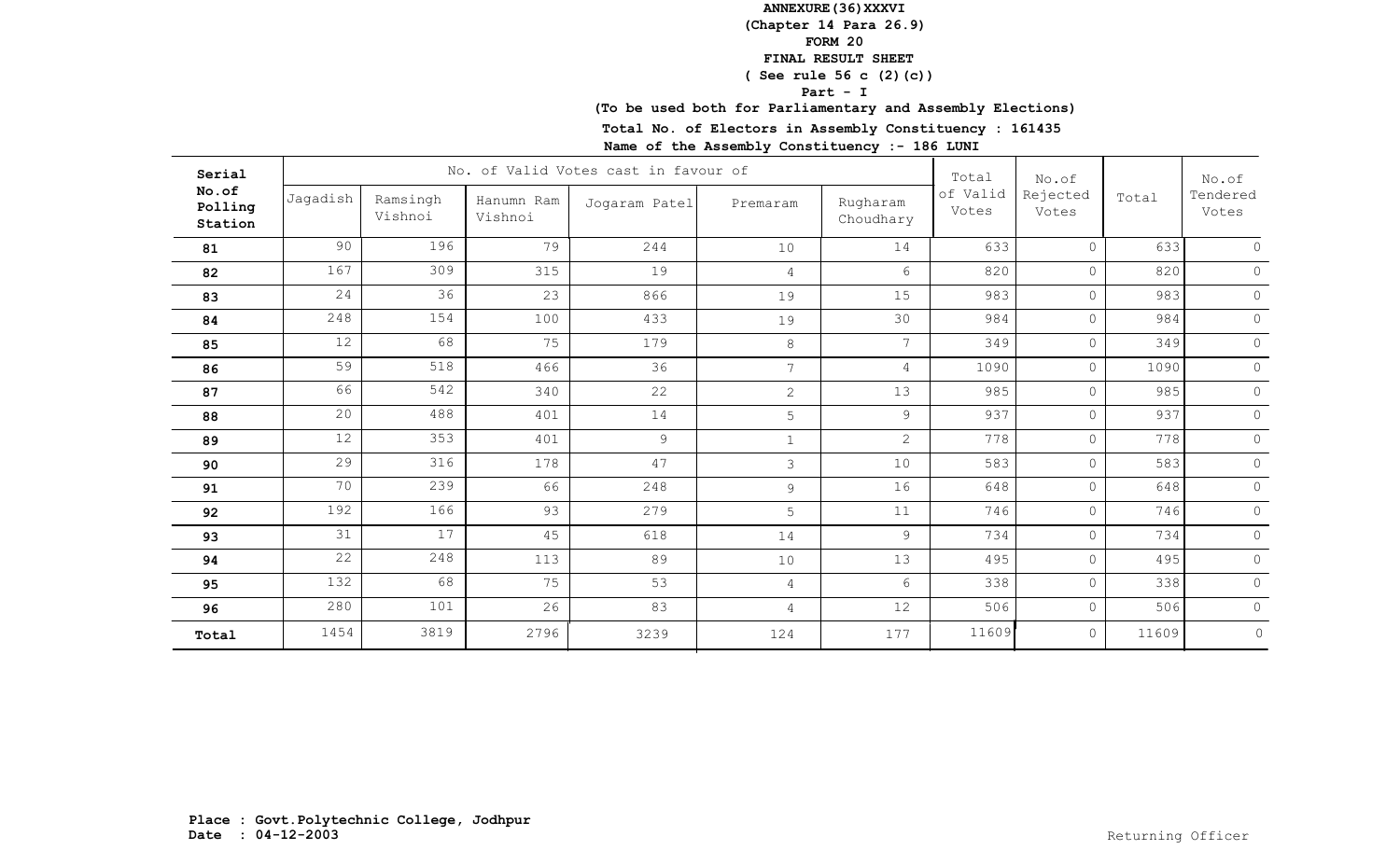## **(To be used both for Parliamentary and Assembly Elections)**

**Total No. of Electors in Assembly Constituency : 161435**

| Serial                      |                |                     |                       | No. of Valid Votes cast in favour of |                |                       | Total             | No.of             |       | No.of<br>Tendered<br>Votes |
|-----------------------------|----------------|---------------------|-----------------------|--------------------------------------|----------------|-----------------------|-------------------|-------------------|-------|----------------------------|
| No.of<br>Polling<br>Station | Jagadish       | Ramsingh<br>Vishnoi | Hanumn Ram<br>Vishnoi | Jogaram Patel                        | Premaram       | Rugharam<br>Choudhary | of Valid<br>Votes | Rejected<br>Votes | Total |                            |
| 97                          | 106            | 274                 | 387                   | 235                                  | 11             | 5                     | 1018              | $\Omega$          | 1018  | $\cap$                     |
| 98                          | 9              | 204                 | 114                   | 303                                  | 13             | 15                    | 658               | $\circ$           | 658   | $\Omega$                   |
| 99                          | 73             | 224                 | 214                   | 42                                   | $\overline{4}$ | 10                    | 567               | $\circ$           | 567   | $\overline{2}$             |
| 100                         | 6              | 341                 | 343                   | 6                                    | $\mathbf{1}$   | $\mathbf{1}$          | 698               | $\circ$           | 698   | $\mathbf{2}$               |
| 101                         | $\overline{4}$ | 251                 | 564                   | $\overline{4}$                       | $\mathbf{1}$   | $\overline{2}$        | 826               | $\circ$           | 826   | $\circ$                    |
| 102                         | 27             | 223                 | 148                   | 306                                  | 11             | 14                    | 729               | $\circ$           | 729   | $\circ$                    |
| 103                         | 348            | 198                 | 391                   | 30                                   | 3              | 11                    | 981               | $\circ$           | 981   | $\circ$                    |
| 104                         | 43             | 455                 | 220                   | $\mathcal{G}$                        | 5              | 10                    | 742               | 2                 | 744   | $\circ$                    |
| 105                         | 165            | 306                 | 219                   | 56                                   | $\overline{4}$ | $\overline{4}$        | 754               | $\circ$           | 754   | $\Omega$                   |
| 106                         | 147            | 447                 | 308                   | 12                                   | 10             | 18                    | 942               | $\circ$           | 942   | $\circ$                    |
| 107                         | 23             | 206                 | 236                   | 11                                   | $\circ$        | $\overline{4}$        | 480               | $\circ$           | 480   | $\circ$                    |
| 108                         | 109            | 219                 | 253                   | 68                                   | 7              | 11                    | 667               | $\circ$           | 667   | $\Omega$                   |
| 109                         | 221            | 363                 | 202                   | 257                                  | 13             | 14                    | 1070              | $\circ$           | 1070  | $\circ$                    |
| 110                         | 607            | 37                  | 96                    | 5                                    | $\mathbf{1}$   | 5                     | 751               | $\circ$           | 751   | $\circ$                    |
| 111                         | 220            | 48                  | 49                    | 117                                  | 7 <sup>7</sup> | $\overline{7}$        | 448               | $\circ$           | 448   | $\circ$                    |
| 112                         | 261            | 128                 | 24                    | 221                                  | $\overline{4}$ | 17                    | 655               | $\circ$           | 655   | $\circ$                    |
| Total                       | 2369           | 3924                | 3768                  | 1682                                 | 95             | 148                   | 11986             | 2                 | 11988 | $\overline{4}$             |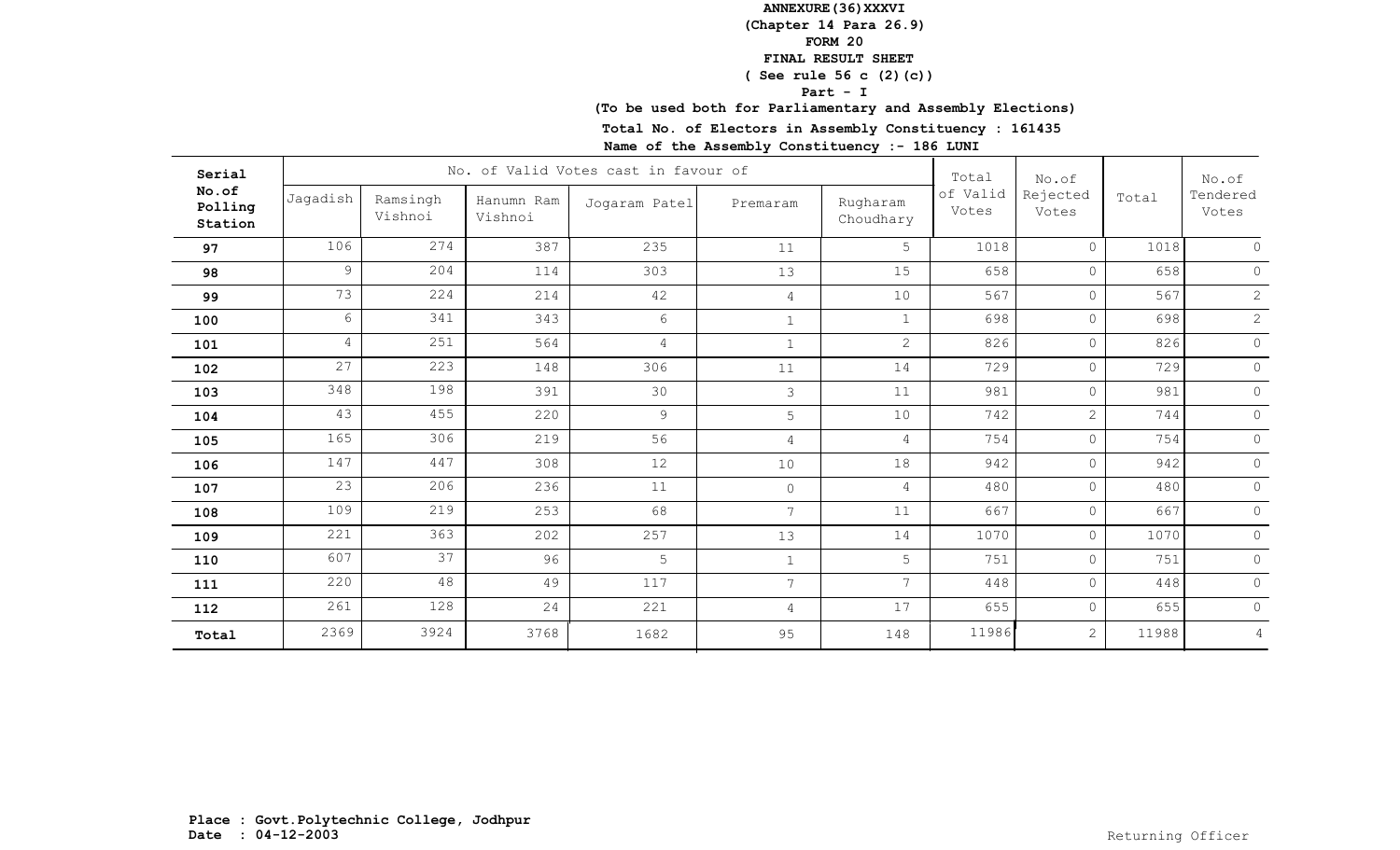## **(To be used both for Parliamentary and Assembly Elections)**

**Total No. of Electors in Assembly Constituency : 161435**

| Serial                      |          |                     |                       | No. of Valid Votes cast in favour of |                |                       | Total             | No.of             |       | No.of<br>Tendered<br>Votes |
|-----------------------------|----------|---------------------|-----------------------|--------------------------------------|----------------|-----------------------|-------------------|-------------------|-------|----------------------------|
| No.of<br>Polling<br>Station | Jagadish | Ramsingh<br>Vishnoi | Hanumn Ram<br>Vishnoi | Jogaram Patel                        | Premaram       | Rugharam<br>Choudhary | of Valid<br>Votes | Rejected<br>Votes | Total |                            |
| 113                         | 216      | 385                 | 203                   | 41                                   | 13             | 17                    | 875               | $\circ$           | 875   | $\cap$                     |
| 114                         | 80       | 293                 | 138                   | 48                                   | 4              | $\overline{2}$        | 565               | $\circ$           | 565   | $\circ$                    |
| 115                         | 307      | 146                 | 145                   | 39                                   | $\mathbf{1}$   | 5                     | 643               | $\circ$           | 643   | $\circ$                    |
| 116                         | 49       | 140                 | 217                   | 11                                   | $\overline{4}$ | 7                     | 428               | $\circ$           | 428   | $\circ$                    |
| 117                         | 65       | 230                 | 219                   | 51                                   | 6              | $\overline{2}$        | 573               | $\circ$           | 573   | $\circ$                    |
| 118                         | 127      | 161                 | 116                   | 31                                   | 7 <sup>1</sup> | $\mathbf{1}$          | 443               | $\circ$           | 443   | $\circ$                    |
| 119                         | 227      | 138                 | 95                    | 132                                  | 52             | 6                     | 650               | $\circ$           | 650   | $\Omega$                   |
| 120                         | 17       | 300                 | 67                    | 201                                  | $\overline{7}$ | 19                    | 611               | $\circ$           | 611   | $\circ$                    |
| 121                         | 77       | 141                 | 61                    | 464                                  | 13             | 15                    | 771               | $\circ$           | 771   | $\Omega$                   |
| 122                         | 87       | 306                 | 216                   | 173                                  | 19             | 28                    | 829               | $\circ$           | 829   | $\circ$                    |
| 123                         | 43       | 317                 | 106                   | 65                                   | $\circ$        | 3                     | 534               | $\circ$           | 534   | $\circ$                    |
| 124                         | 6        | 167                 | 164                   | 87                                   | $\circ$        | 4                     | 428               | $\circ$           | 428   | $\circ$                    |
| 125                         | 13       | 239                 | 231                   | 244                                  | $\overline{4}$ | 11                    | 742               | $\circ$           | 742   | $\circ$                    |
| 126                         | 26       | 465                 | 220                   | 96                                   | 11             | 17                    | 835               | $\circ$           | 835   | $\circ$                    |
| 127                         | 39       | 119                 | 267                   | 152                                  | 3              | 13                    | 593               | $\circ$           | 593   | $\circ$                    |
| 128                         | 184      | 105                 | 120                   | 32                                   | $\overline{2}$ | 14                    | 457               | $\circ$           | 457   | $\circ$                    |
| Total                       | 1563     | 3652                | 2585                  | 1867                                 | 146            | 164                   | 9977              | $\circ$           | 9977  | $\circ$                    |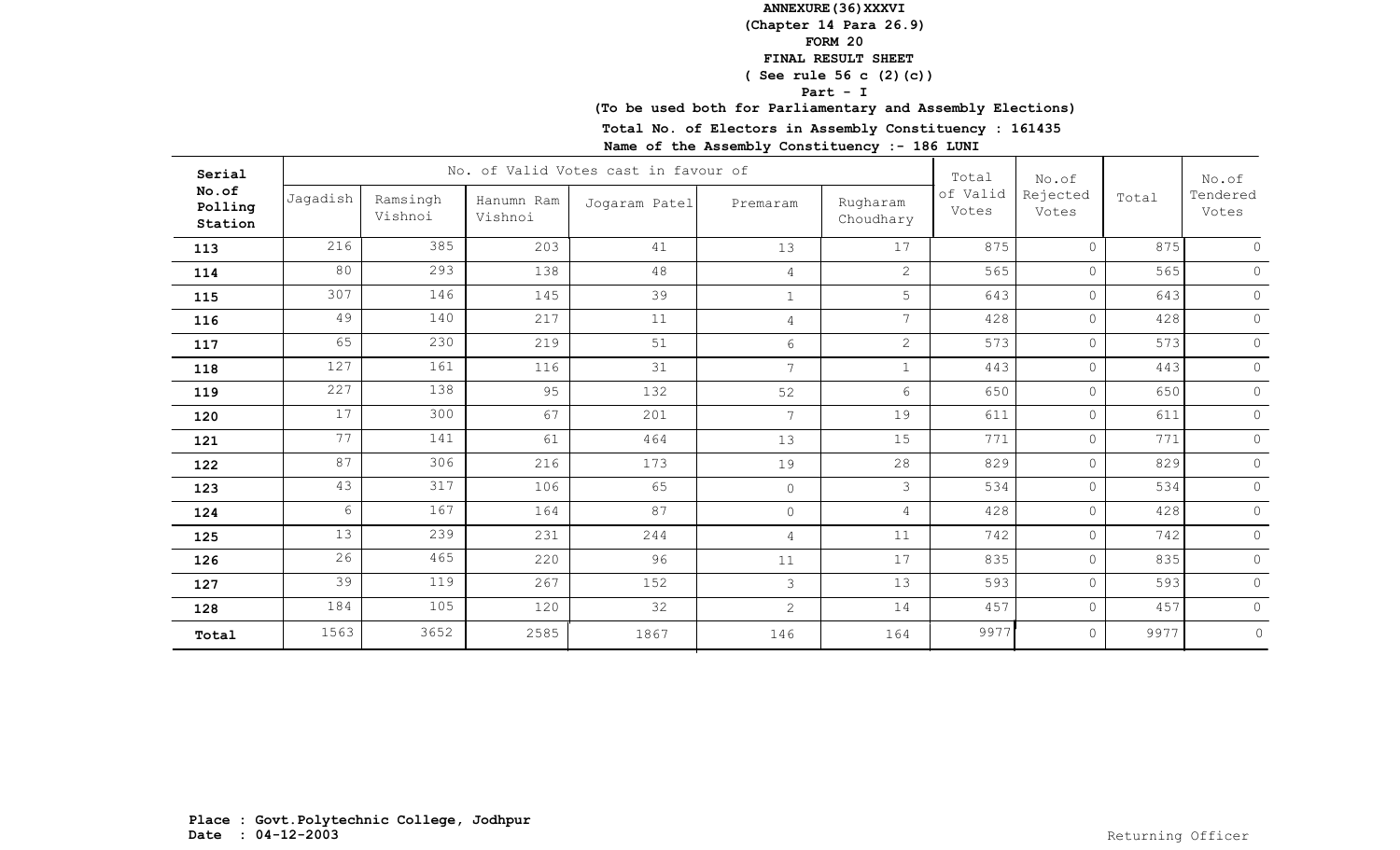## **(To be used both for Parliamentary and Assembly Elections)**

**Total No. of Electors in Assembly Constituency : 161435**

| Serial                      |          |                     |                       | No. of Valid Votes cast in favour of |                |                       | Total             | No.of             |       | No.of<br>Tendered<br>Votes |
|-----------------------------|----------|---------------------|-----------------------|--------------------------------------|----------------|-----------------------|-------------------|-------------------|-------|----------------------------|
| No.of<br>Polling<br>Station | Jagadish | Ramsingh<br>Vishnoi | Hanumn Ram<br>Vishnoi | Jogaram Patel                        | Premaram       | Rugharam<br>Choudhary | of Valid<br>Votes | Rejected<br>Votes | Total |                            |
| 129                         | 115      | 399                 | 383                   | 43                                   | 8              | 17                    | 965               | $\circ$           | 965   | $\cap$                     |
| 130                         | 431      | 312                 | 157                   | 68                                   | $8\,$          | 25                    | 1001              | $\circ$           | 1001  | $\circ$                    |
| 131                         | 30       | 334                 | 281                   | 72                                   | 5              | 6                     | 728               | $\circ$           | 728   | $\circ$                    |
| 132                         | 148      | 131                 | 120                   | 87                                   | $\overline{4}$ | 18                    | 508               | $\circ$           | 508   | $\Omega$                   |
| 133                         | 77       | 187                 | 163                   | 167                                  | 19             | 19                    | 632               | $\circ$           | 632   | $\circ$                    |
| 134                         | 105      | 170                 | 295                   | 13                                   | $\overline{2}$ | 5                     | 590               | $\circ$           | 590   | $\circ$                    |
| 135                         | 184      | 236                 | 399                   | 34                                   | 3              | 10                    | 866               | $\circ$           | 866   | $\Omega$                   |
| 136                         | 33       | 518                 | 140                   | 52                                   | 12             | 20                    | 775               | $\circ$           | 775   | $\circ$                    |
| 137                         | 243      | 377                 | 250                   | 102                                  | 6              | 26                    | 1004              | $\circ$           | 1004  | $\Omega$                   |
| 138                         | 50       | 850                 | 107                   | 57                                   | 6              | 3                     | 1073              | $\circ$           | 1073  | $\circ$                    |
| 139                         | 24       | 756                 | 28                    | 114                                  | 15             | 12                    | 949               | $\circ$           | 949   | $\circ$                    |
| 140                         | 22       | 52                  | 32                    | 225                                  | 13             | 35                    | 379               | $\circ$           | 379   | $\Omega$                   |
| 141                         | 93       | 241                 | 137                   | 159                                  | 10             | 12                    | 652               | $\circ$           | 652   | $\circ$                    |
| 142                         | 14       | 179                 | 176                   | 257                                  | 18             | 12                    | 656               | $\circ$           | 656   | $\Omega$                   |
| 143                         | 133      | 211                 | 94                    | 151                                  | 13             | 15                    | 617               | $\circ$           | 617   | $\circ$                    |
| 144                         | 36       | 337                 | 167                   | 297                                  | 8              | 12                    | 857               | $\circ$           | 857   | $\circ$                    |
| Total                       | 1738     | 5290                | 2929                  | 1898                                 | 150            | 247                   | 12252             | $\circ$           | 12252 | $\circ$                    |